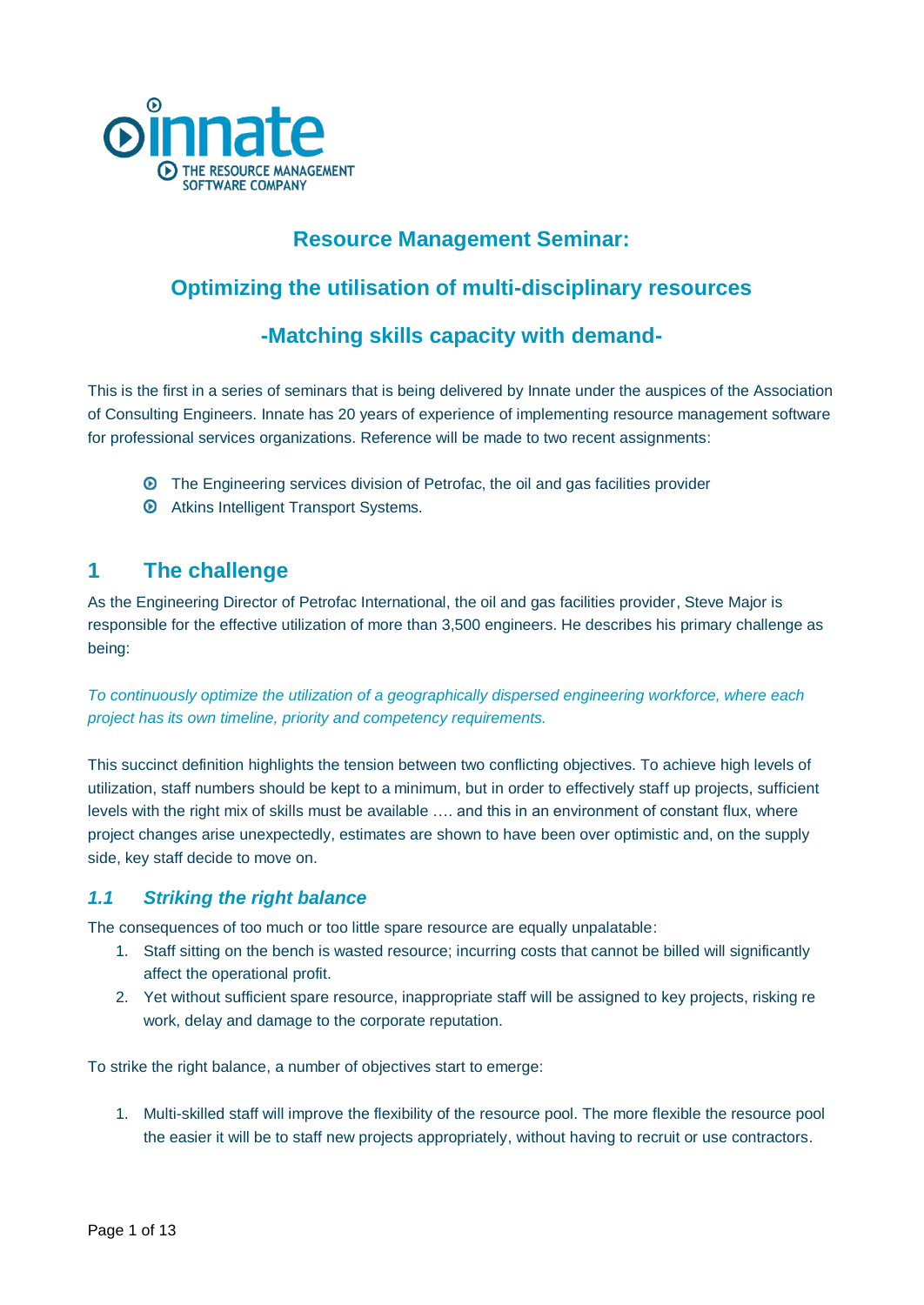2. To meet the profit targets for the business, there must be a constant drive to improve productivity. The Association of Consulting Engineers undertakes an annual benchmarking exercise that draws on metrics from their 600 member organizations. The Profitability section of the 2011 report states:

*'If fee earners could increase their billable time by 10 minutes a day, the average company would generate 2.3% extra revenue. Assuming the extra 10 minutes a day could be carried out without increasing either staff costs or overheads, that could raise profits by 33% from the current level'*.

For 'extra revenue per day' read 'increase in productivity', and productivity as a key profit driver is confirmed.

Having management information that is current, pertinent and reliable is the key. Good forecasting will identify pockets of resource bottlenecks and underutilization in time for corrective action, but sound business processes and reliable system support are necessary to deliver this.

#### *1.2 Common symptoms*

Before we discuss the information requirements, let us look at some common symptoms that will confirm the challenge should not be ignored:

- Managers retain favourite staff on their projects 'just in case they are needed'
- Limited visibility of suitable alternatives if preferred person is busy
- $\odot$  Resource conflicts are difficult to see and resolve
- Utilization against targets is difficult to measure
- The impact of successful bids on the skills capacity to deliver is difficult to visualize

We have a (regrettably un-attributable) quote from one of the larger members of ACE:

*'If we were a manufacturing business with assets of the value of our 3,000 staff, we would have invested heavily in an efficient stock control system by now. Struggling with regional spreadsheets is just not good enough'.*

## **2 Management Information**

There are a number of key reports:

- $\odot$  Forecast demand v capacity
	- o Where are the bottlenecks and under-utilization?
	- o Scenarios that show the impact of project awards
- **O** Productivity & Utilization
	- o How effectively are our teams working?
- $\odot$  Track outstanding requests for resource.
	- o Managing the resource allocation process
- **E** Resource performance on each project
	- o to see the impact of poor performance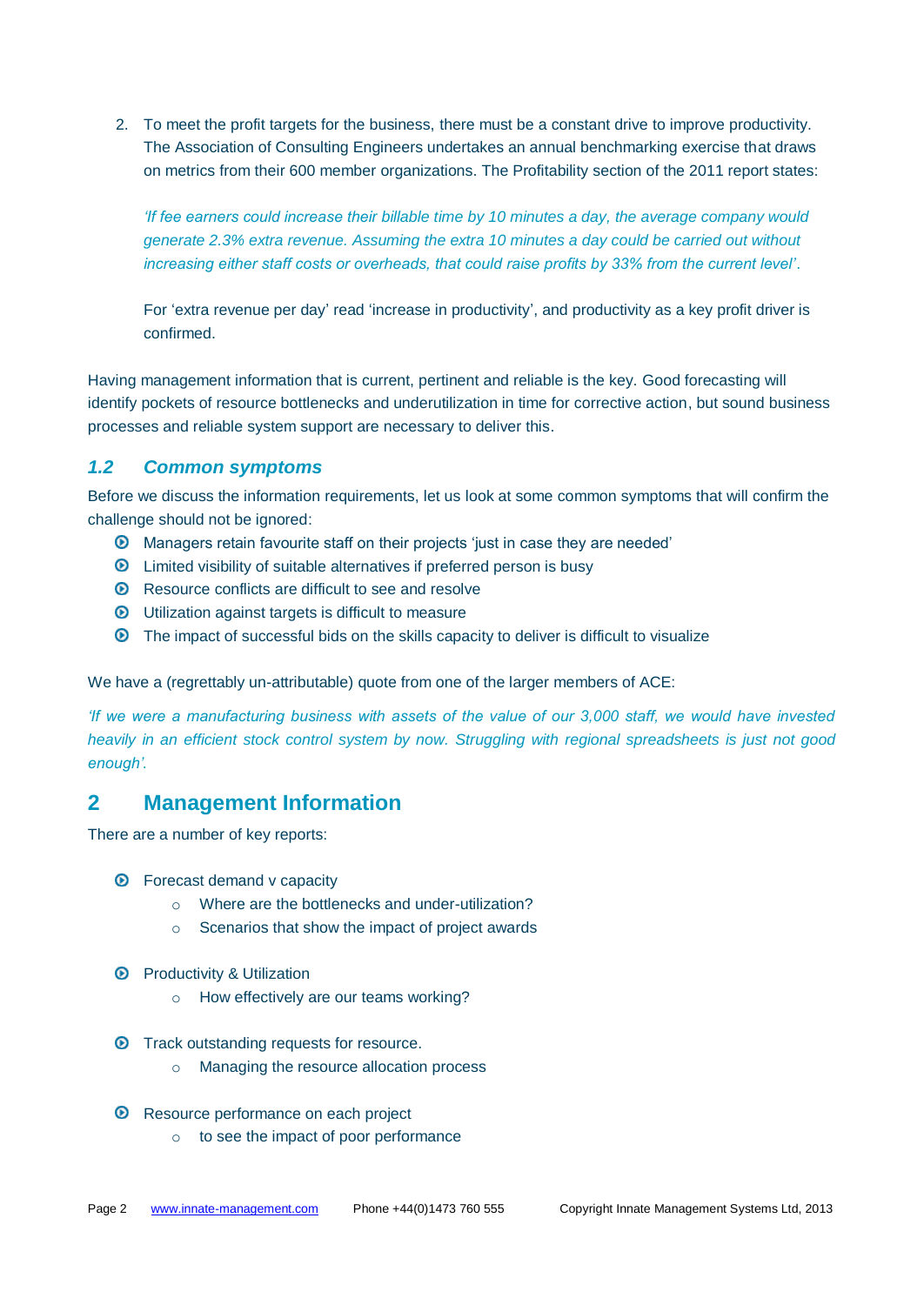## *2.1 Forecast demand vs capacity*



This forecast compares the committed workload for each department against the spare capacity. Numbers in red indicate resource bottlenecks, so that managers can easily drill down through the organization structure to identify particular skills shortages.

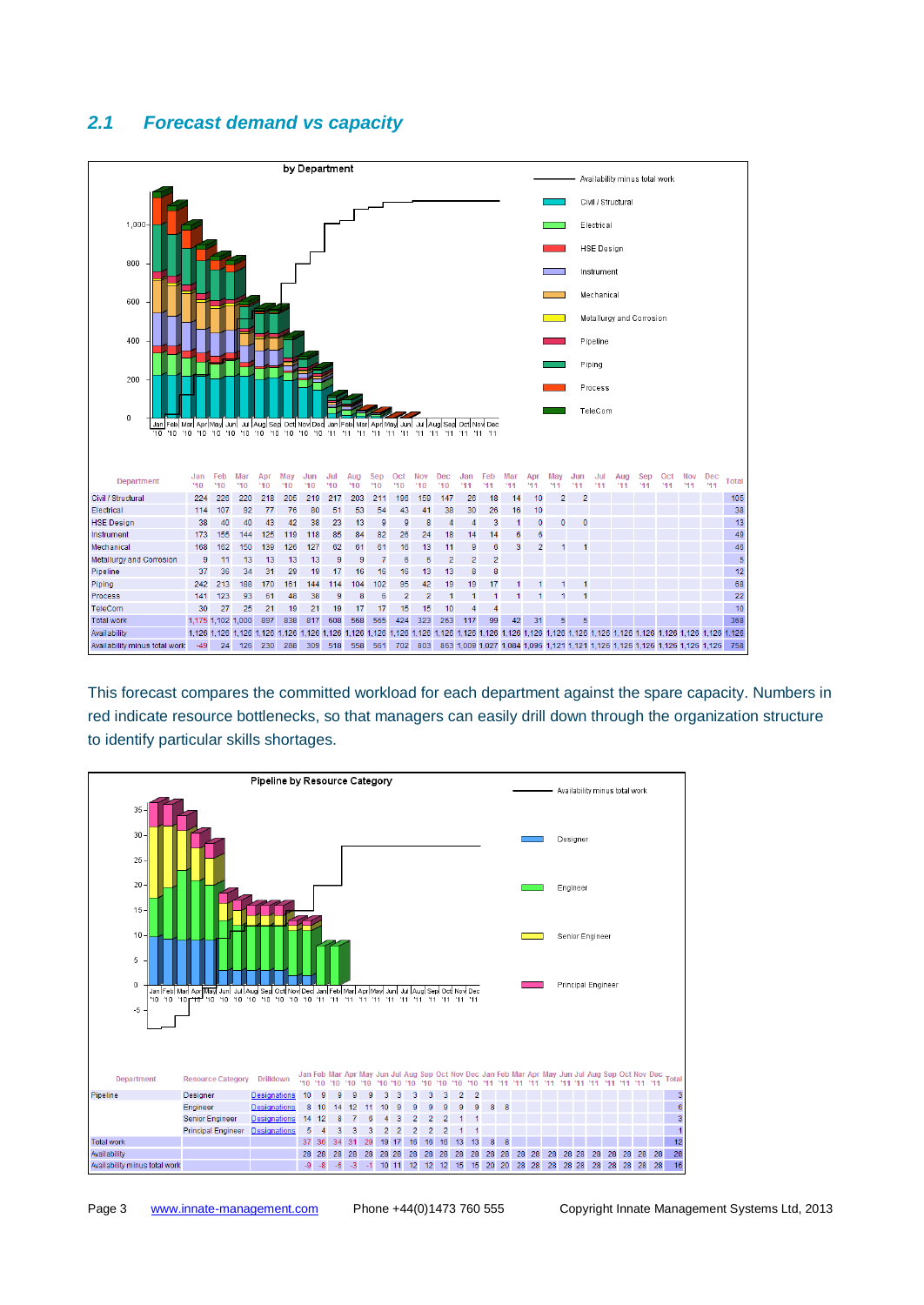#### **Scenario comparisons**



This interactive report enables up to 5 scenarios to be defined, by selecting a mix of potential projects to layer on top of the Base Load, which is the live projects. As potential projects are included/excluded with the checkboxes, the loading profile and line charts are updated. This can be used to look at the impact overall, or on individual departments or teams.



### *2.2 Productivity and utilization*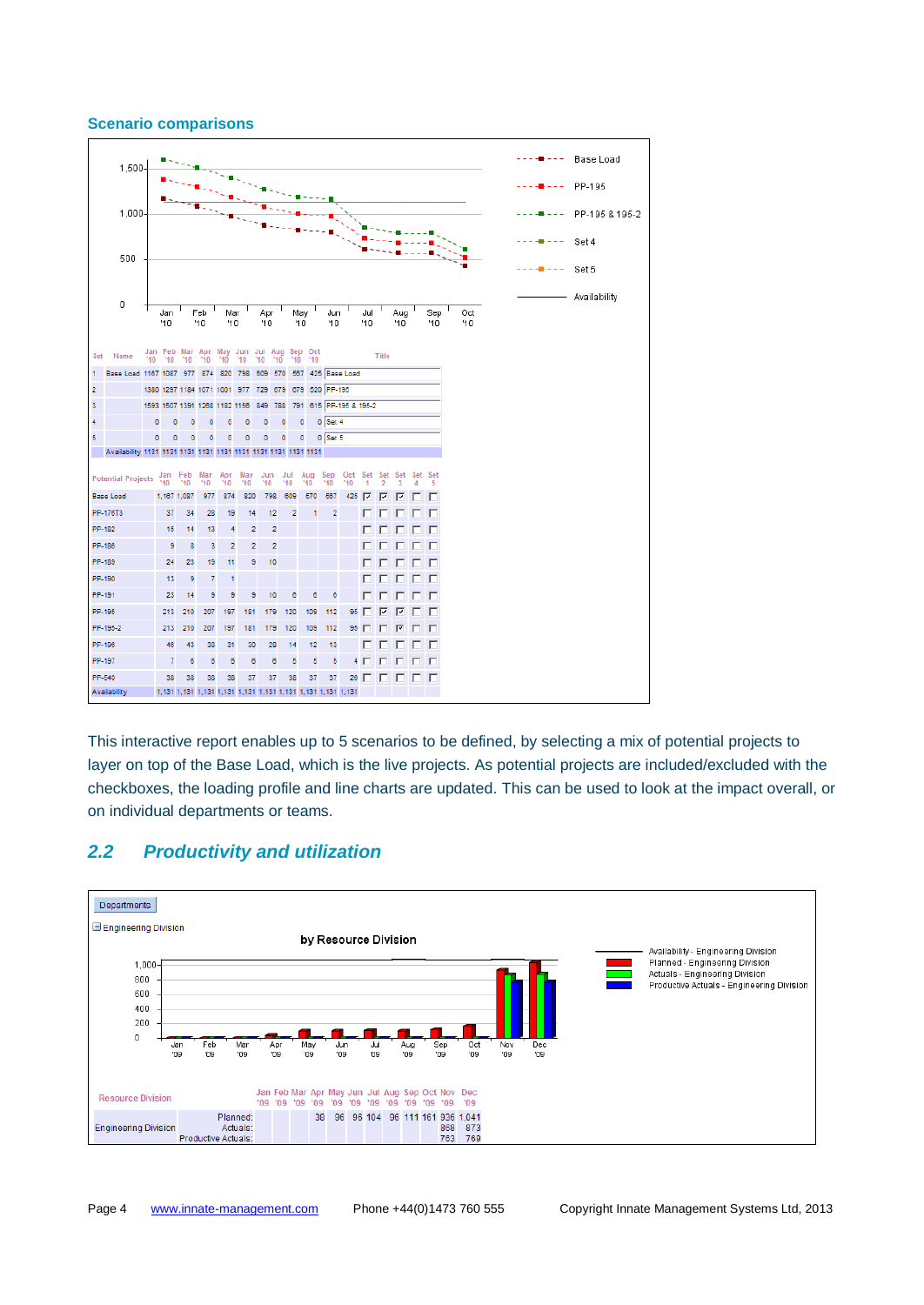This historical reprt, which only shows two months, indicates productivity and utilzation achievements by comparing the following, for each month:

- 1. Availability
- 2. Planned work
- 3. Actual effort recorded
- 4. Productive effort recorded, by counting just the effort spent on projects and proposals.

Drilling down to each department provides useful comparison of utilization and productivity:



As the historic data builds, you can see how the productivity trends for each department will become highly visible. Here is the source for productivity improvement; if the less well performing departments can start to match the best performers, significant improvement in productivity can be achieved.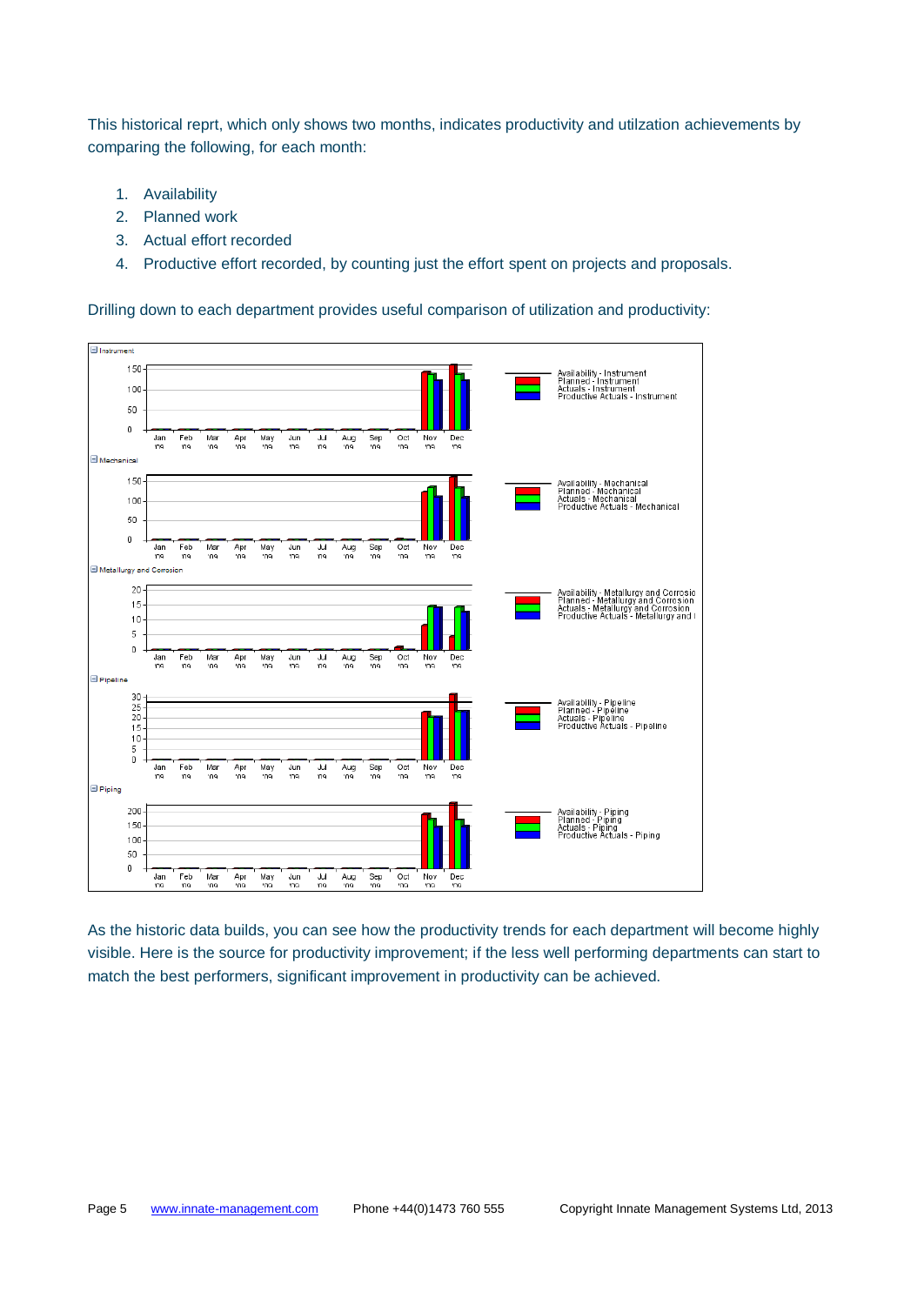## *2.3 Outstanding requests for resource*

| Project Job No. | Drilldown   | Dec Jan<br>28 | Δ         | Jan     | Jan<br>18      | Jan<br>25 | Feb | Feb F<br>8     | eb<br>5 | Feb<br>22   | Mar | Mar<br>8 | Mar<br>15 | Mar<br>22 | 29             | Mar Apr<br>5   | Apr<br>12 | Apr<br>Æ.   | 26             |                | May May<br>10 |
|-----------------|-------------|---------------|-----------|---------|----------------|-----------|-----|----------------|---------|-------------|-----|----------|-----------|-----------|----------------|----------------|-----------|-------------|----------------|----------------|---------------|
| F-03030         | Departments |               |           |         |                |           |     |                |         |             |     |          |           |           |                |                |           |             |                |                |               |
| F-03037         | Departments | 1             | $\bullet$ |         |                |           |     |                |         |             |     |          |           |           |                |                |           |             |                |                |               |
| F-03040         | Departments | 1             |           |         |                | 1         |     |                |         |             |     |          |           |           |                |                |           |             |                |                |               |
| F-03041         | Departments | 1             |           |         |                |           |     |                |         | 1           |     | 1.       | 1         |           | 1              |                |           |             |                |                |               |
| F-03043         | Departments |               |           |         |                |           |     |                |         |             |     |          |           |           |                |                |           |             |                |                |               |
| $J - 142$       | Departments | 9             | 34        | 34      | 34             | 34        | 50  | 50             | 50      | 50          | 64  | 64       | 64        | 64        | 69             | 78             | 78        | 78          | 79             | 83             | 83            |
| $J - 143$       | Departments | 9             | 34        | 34      | 34             | 34        | 50  | 50             | 50      | 50          | 64  | 64       | 64        | 64        | 69             | 78             | 78        | 78          | 79             | 83             | 83            |
| J-1312E         | Departments |               | 53        | 53      | 53             | 53        | 53  | -27            |         |             |     |          |           |           |                |                |           |             |                |                |               |
| $J-131O$        | Departments | 8             | з         | з       | з              | з         | з   | з              | 3       | з           | з   | з        | 3         | 3         | з              | 3              | 3         | 3           | з              | 3              | 3             |
| $J-132$         | Departments | з             | 2         | 2       | $\overline{2}$ | 2         | 2   | $\overline{2}$ | 2       | 2           | 2   | 2        | 2         | 2         | $\overline{2}$ | $\overline{2}$ | 2         | 2           | $\overline{2}$ | $\overline{2}$ | 2             |
| New Proposal    | Departments | 3             | 10        | 10      | 10             | 10        |     |                |         |             | 27  | 27       | 27        | 27        |                | 28             | 28        | 28          | 26             | 22             | 22            |
| PI-09001        | Departments | 7             | 6         | 6       | 8              | 6         | 6   | 6              | 6       | 6           | 6   | 8        | 6         | 6         | 6              | 6              | 6         | 6           | 6              | 8              | 8             |
| Page total      |             | 43            | 148       | 148 148 |                | 148       | 185 |                |         | 159 132 132 | 169 | 169      | 169       | 169       | 180            | 196            |           | 196 196 197 |                | 201            | 201           |

This highlights the risk of delays to projects because named resources have yet to be allocated. Project J-1312E requires 53 staff to be assigned within the next 7 days! Drill down shows the offending departments:

|            | Project Job No. Resource Department Drilldown |            | 28 |   | $4 - 11$ |                 | 18 25 |       |                | 8 15 22 |  | 8 15 22 | Dec Jan Jan Jan Jan Feb Feb Feb Feb Mar Mar Mar Mar I |
|------------|-----------------------------------------------|------------|----|---|----------|-----------------|-------|-------|----------------|---------|--|---------|-------------------------------------------------------|
| J-1312E    | Civil / Structural                            | Categories |    | 9 | 9.       | $9-1$           |       | $9 -$ | 9 <sub>5</sub> |         |  |         |                                                       |
|            | Electrical                                    | Categories |    | 9 | 9        | 9               | 9     |       | $9 - 5$        |         |  |         |                                                       |
|            | Instrument                                    | Categories |    | 9 | 9        | 9               | 9     |       | 9 <sub>5</sub> |         |  |         |                                                       |
|            | Metallurgy and Corrosion Categories           |            |    |   |          |                 |       |       | - 0            |         |  |         |                                                       |
|            | Pipeline                                      | Categories |    | 4 |          | 4               | 4     |       | 4 <sup>2</sup> |         |  |         |                                                       |
|            | Piping                                        | Categories |    | 8 | 8        | 8               | 8     | 8     | $-4$           |         |  |         |                                                       |
|            | Process                                       | Categories |    | 9 | 9        | 9               | 9     |       | $9-5$          |         |  |         |                                                       |
|            | TeleCom                                       | Categories |    | 5 | 5        | 5               | 5     |       | $5 - 2$        |         |  |         |                                                       |
| Page total |                                               |            |    |   | 53 53    | 53 <sup>1</sup> | 53    |       | 53 27          |         |  |         |                                                       |

## *2.4 Resource performance on individual projects*

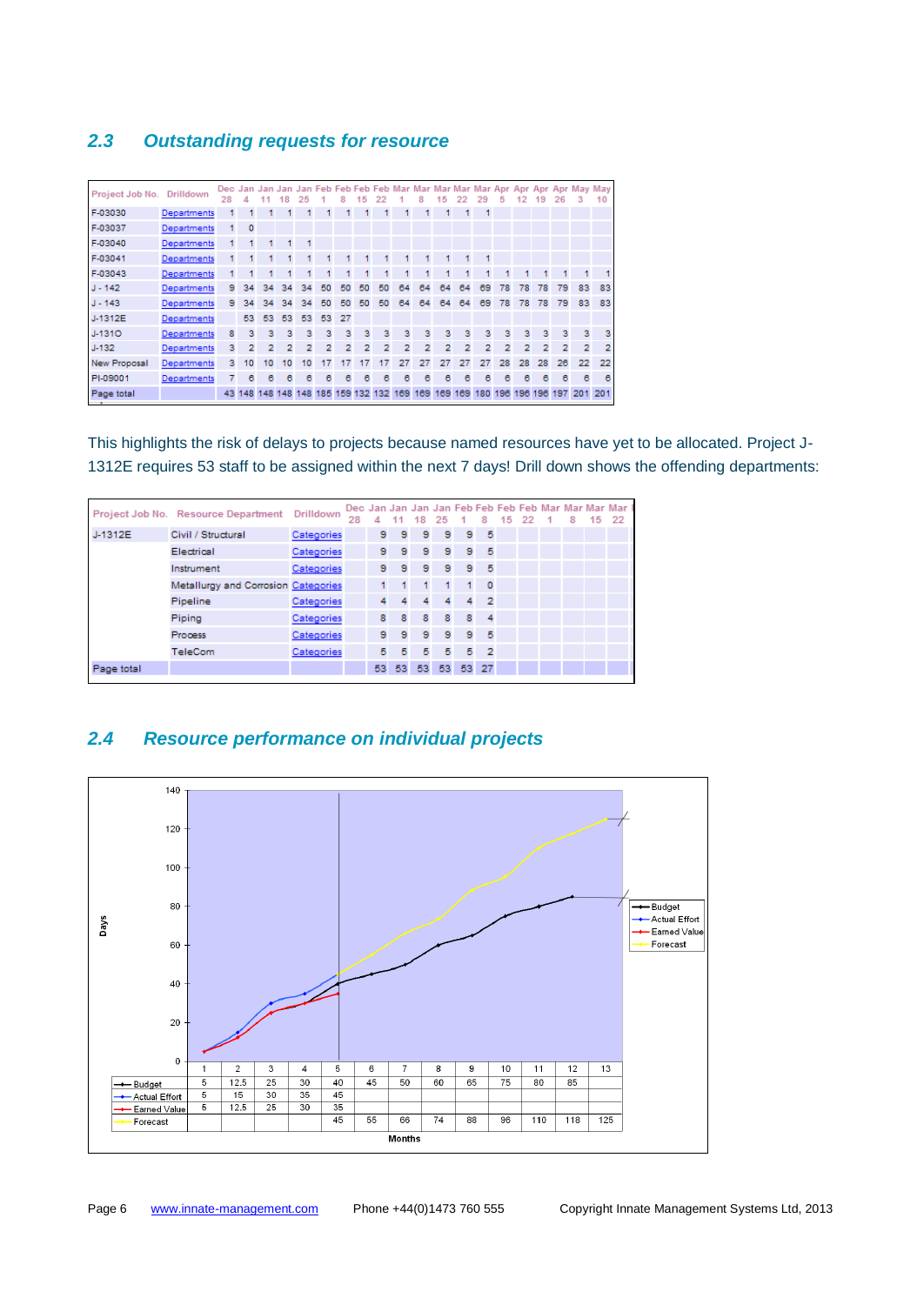Whilst the previous reports have focused on resource utilization, the of tracking effort and progress on individual projects is equally important. Measuring the performance of the allocated resource will test the credibility of the estimate to complete. If this has to change, it will impact the resource planning and destabilise the previous reports.

The report above show that, although the value of work achieved (Earned Value) has been in line with the plan until the previous month, the actual effort has consistently exceeded that planned. This causes unfavourable cost and schedule variances to date (more on this later), so that the forecast to completion has the potential to dramatically overrun, unless corrective action can be taken.

Without this detailed performance measurement of the resources on individual projects, there can be little confidence that projects are proceeding according to plan, and the credibility of the resource forecast report will be undermined.

## **3 Core business processes**

For the information produced in these reports to be credible, the underlying resource management processes must be both sound and enforced.

### *3.1 The key roles*

Most organizations operate a matrix organization with three key roles in the resource management process:

#### **3.1.1 Line Managers – maintaining the supply**

- Maintain details of skills & competencies
- $\odot$  Hire & termination dates, impact of holidays
- Identify skills shortages in good time for recruitment by HR
- <sup>O</sup> Provide career paths
- Set aside sufficient resource for BAU & departmental projects
- Ensure balanced workload for their team and that everyone reaches their utilization targets

#### **3.1.2 Project managers – defining the demand**

- $\odot$  Resource planning at generic skill level, using templates
- <sup>O</sup> Stipulate experience and competency requirements
- $\odot$  Visibility of spare capacity so plans will be feasible
- New plans generate resource requests, updated plans create change requests.
- $\odot$  Search for appropriate staff and request individuals

#### **3.1.3 Senior management – assign priorities and resolve disputes**

- There will be excess demand for some skills and insufficient demand for others
- $\odot$  Prioritise each piece of new work how far down the list can you get?
- When one team gets overloaded, are there similar skills elsewhere?
- Looking at the longer term trends in demand, do you have the right skills mix going forward?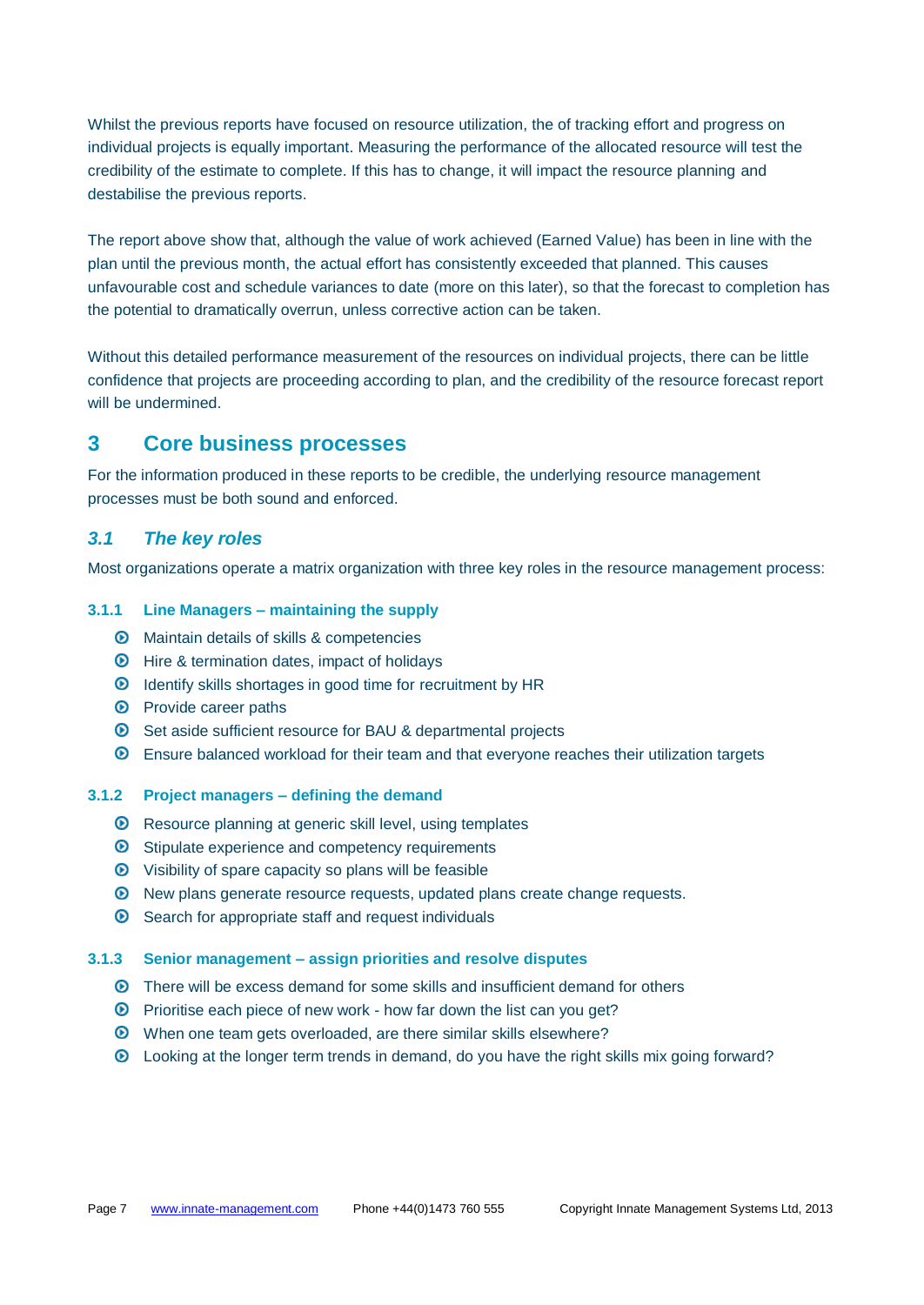#### *3.2 Demand management*

Each Line manager has a capacity profile for their team. As project managers create new demand with their resource planning, these should be issued to relevant line managers as requests for resource



It is an ever changing scenario. Changes in demand and capacity constantly arise from:

- <sup>O</sup> New projects and proposals
- $\odot$  Client delays free up resources unexpectedly
- Changes in project scope, or the realisation of poor estimating
- $\odot$  Key resources resign

Being able to quickly assess the impact of changes in demand (new work, project delay, poor estimating, etc.) and supply (key staff resignations, delay in hiring programmes) is crucial. The Resource management software must provide scenario comparisons so that:

- $\odot$  The impact of change is immediately visible
- 'What If…' scenarios support the evaluation of alternative courses of action.

Business planning must include longer term forecast of skills demand, to trigger necessary retraining or hiring programmes.

#### **Maintaining a realistic resource plan for each project**

Implicit in this is the need to maintain realistic resource plans for each and every project. As scope changes are agreed, or poor estimating is acknowledged, Change control must be applied to maintain realistic resource plans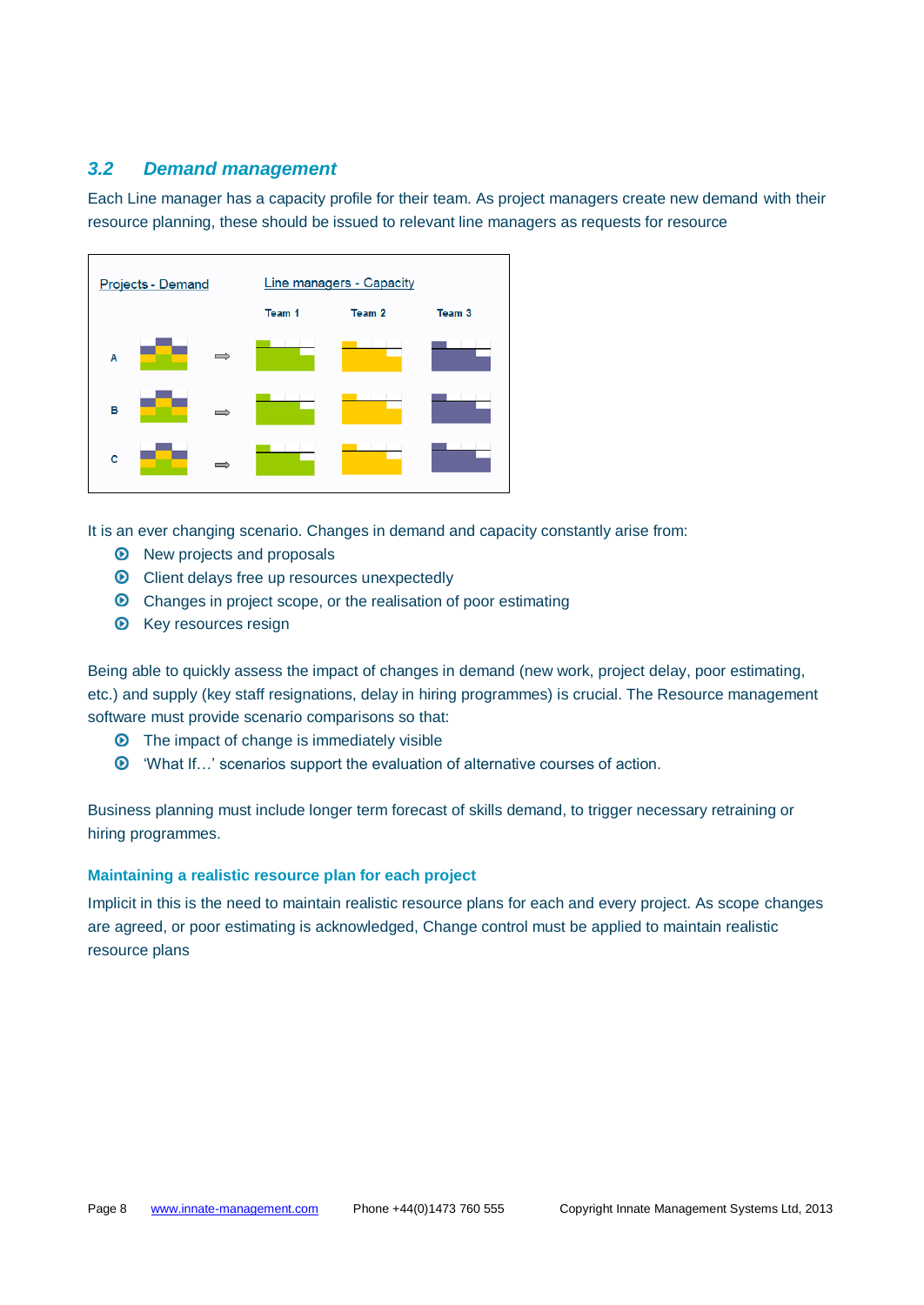

Prior to making these changes, individual project baselines or snapshots should be taken, so that there is a reference preserved for comparative reporting and analysis. Why has this project started to overrun so dramatically within the last two months?

It is important to acknowledge such changes to the project baseline as soon as they become apparent. The credibility of the forecasting report relies heavily on each project's resource plan being realistic. Senior managers need to promote a culture that responds openly to poor project performance.

#### *Resource allocation*

Requests for resource will need to stipulate skill and competency requirements as well as preferences. It is likely that the resource allocation will need to be tracked through its stages, which typically are:

- $\odot$  Requested project manager requests resources as a time phased demand profile
- $\odot$  Proposed Line manager proposes an individual
- $\bullet$  Accepted/declined by the project manager
- $\odot$  Confirmed by the line manager
- $\odot$  Date change reconfirm resource's availability as task dates change.

Line managers need good system support when searching for suitable resources. This screen shot shows how search criteria can be entered to produce a list of staff that are available.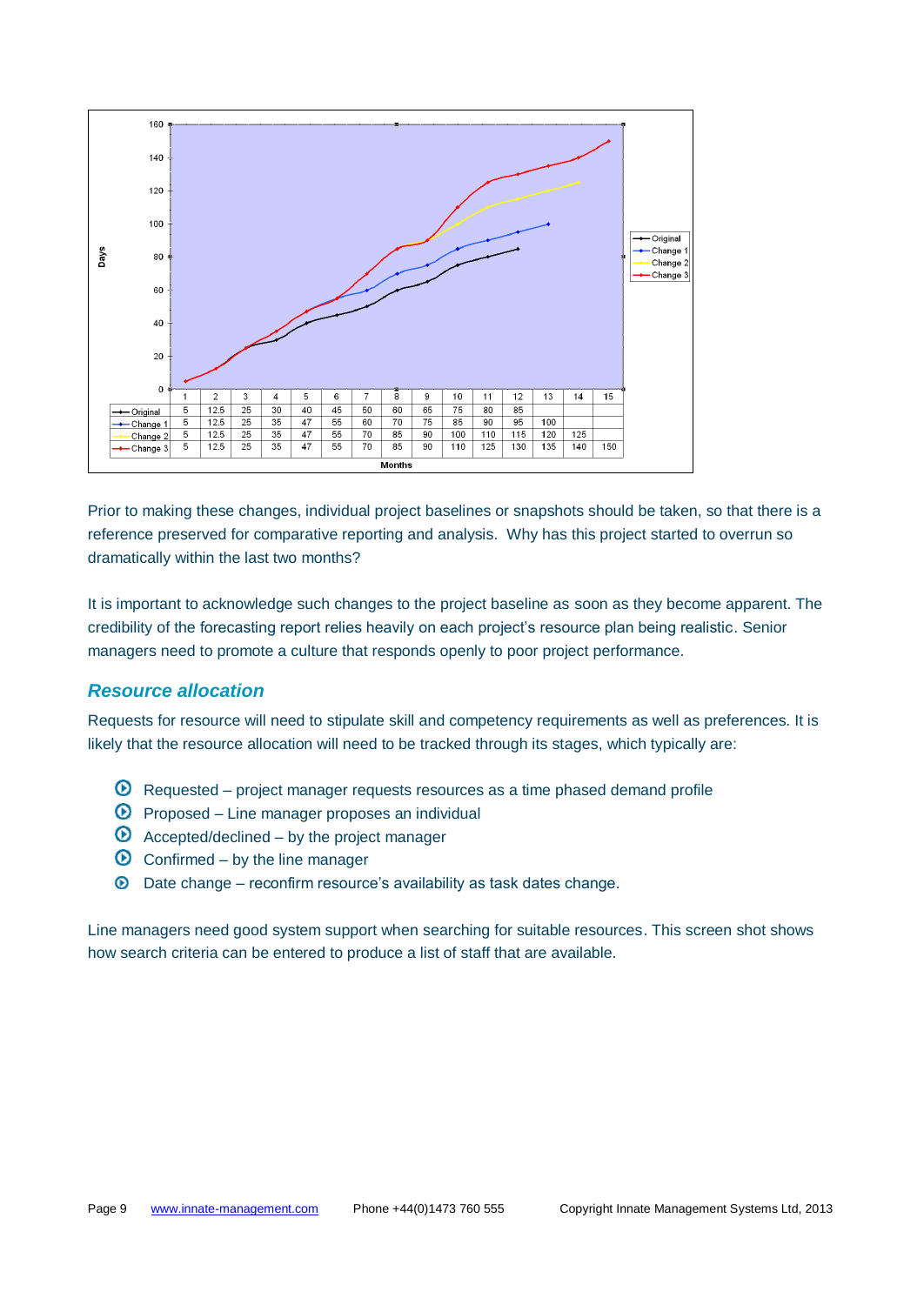|                   |                        |                                | Enter criteria for the replacement resource in the boxes below. |                                                                                                                                                                     |       |                           |     |                      |
|-------------------|------------------------|--------------------------------|-----------------------------------------------------------------|---------------------------------------------------------------------------------------------------------------------------------------------------------------------|-------|---------------------------|-----|----------------------|
| Resource:         | $(\text{any})$ $\star$ |                                | Prefer<br>Skill:                                                | ANALYST<br>$\overline{ }$<br>$\cdot$                                                                                                                                |       |                           |     |                      |
| Location:         | Prefer                 | $\mathbf{r}$<br>$(\text{any})$ | Prefer<br>Role:<br>$\blacktriangledown$                         | $\blacksquare$<br>$\blacksquare$<br>$(\text{any})$                                                                                                                  |       |                           |     |                      |
| Languages: Prefer |                        | $\bullet$ (any)                | Grade: Prefer<br>$\overline{\phantom{0}}$                       | $\mathbf{r}$<br>(sny)<br>$\overline{\phantom{a}}$                                                                                                                   |       |                           |     |                      |
| Include:          |                        | Available and busy resources   | $\overline{\phantom{a}}$                                        |                                                                                                                                                                     |       |                           |     |                      |
|                   |                        |                                |                                                                 | Use the boxes in the first column below to change which resources are assigned to the task and then click Save or modify the criteria and click Check Availability. |       |                           |     |                      |
|                   |                        |                                | I want to: Transfer all of the work to a single resource        | $\overline{ }$                                                                                                                                                      |       |                           |     |                      |
| Assigned          | State                  | Resource                       | Skill                                                           | Other Skills                                                                                                                                                        | Start |                           |     | Finish Work Max Show |
| $\epsilon$        | Overloaded ANALYST     |                                | <b>ANALYST</b>                                                  |                                                                                                                                                                     |       | 18/01/2010 25/03/2010 320 |     | 8 Assignments        |
|                   |                        |                                |                                                                 | The resource above is currently assigned to this task. The resources below are suitable replacements matching the search criteria.                                  |       |                           |     |                      |
| $\subset$         |                        |                                | Available Gary Graham PROGRAMMER                                | <b>ANALYST, TECHNICIAN</b>                                                                                                                                          |       | 18/01/2010 25/03/2010 320 |     | 8 Assignments        |
| $\epsilon$        | Available Dan Black    |                                | <b>TECHNICIAN</b>                                               | <b>TESTER, ANALYST</b>                                                                                                                                              |       | 18/01/2010 25/03/2010     | 320 | 8 Assignments        |
| $\epsilon$        |                        | Available Sam Smith            | <b>PROGRAMMER</b>                                               | <b>TECHNICIAN, ANALYST</b>                                                                                                                                          |       | 18/01/2010 25/03/2010     | 320 | 8 Assignments        |
| $\epsilon$        | Busy                   | Kris King                      | <b>ANALYST</b>                                                  | ACCOUNTANT, TECHNICIAN                                                                                                                                              |       | 18/01/2010 25/03/2010     | 320 | 8 Assignments        |
| $\mathcal{C}$     | Busy                   | Larry Lamb                     | <b>ANALYST</b>                                                  | ACCOUNTANT, TECHNICIAN                                                                                                                                              |       | 18/01/2010 25/03/2010     | 320 | 8 Assignments        |
| $\subset$         | Busy                   | Nat Nolan                      | <b>ANALYST</b>                                                  | <b>TESTER, TECHNICIAN</b>                                                                                                                                           |       | 18/01/2010 25/03/2010     | 320 | 8 Assignments        |
| $\bigcap$         | Busy                   | Pat Pringle                    | <b>ANALYST</b>                                                  | DOCUMENTER, TECHNICIAN                                                                                                                                              |       | 18/01/2010 25/03/2010     | 320 | 8 Assignments        |
| $\circ$           | <b>Busy</b>            | Fran Gold                      | <b>TESTER</b>                                                   | <b>ANALYST, TECHNICIAN</b>                                                                                                                                          |       | 18/01/2010 25/03/2010     | 320 | 8 Assignments        |
| $\subset$         | Busy                   | Ann Brown                      | <b>DOCUMENTER</b>                                               | TESTER, ANALYST, PROGRAMMER 18/01/2010 25/03/2010                                                                                                                   |       |                           | 320 | 8 Assignments        |
| $\subset$         | Busy                   | <b>Bill Green</b>              | <b>TECHNICIAN</b>                                               | PROGRAMMER, ANALYST                                                                                                                                                 |       | 18/01/2010 25/03/2010     | 320 | 8 Assignments        |
| $\bigcap$         | Busy                   | Reg Ring                       |                                                                 | PROJECT MANAGER DOCUMENTER, ANALYST                                                                                                                                 |       | 18/01/2010 25/03/2010     | 320 | 8 Assignments        |
| $\circ$           | Busy                   |                                | Terry Turner PROGRAMMER                                         | TECHNICIAN, ANALYST                                                                                                                                                 |       | 18/01/2010 25/03/2010     | 320 | 8 Assignments        |

Where suitable staff could be available in several teams or departments a 'dating agency' approach is suitable. Details of the resource requirements are posted on a Vacancy board and line managers, driven by their utilisation targets, will propose their most suitable candidates, from which the project manager can make his choice. This approach is used by Atkins Intelligent transport systems.

Details of new assignments and any subsequent date changes should be emailed to the allocated resource, with an option to add it to their personal outlook calendar.

## *Tracking effort and progress*

As previously discussed, the actual performance of resources on individual projects will affect the resource plan, so it is important to measure the performance of resource effort using Earned Value for each reporting period, as shown in the chart below: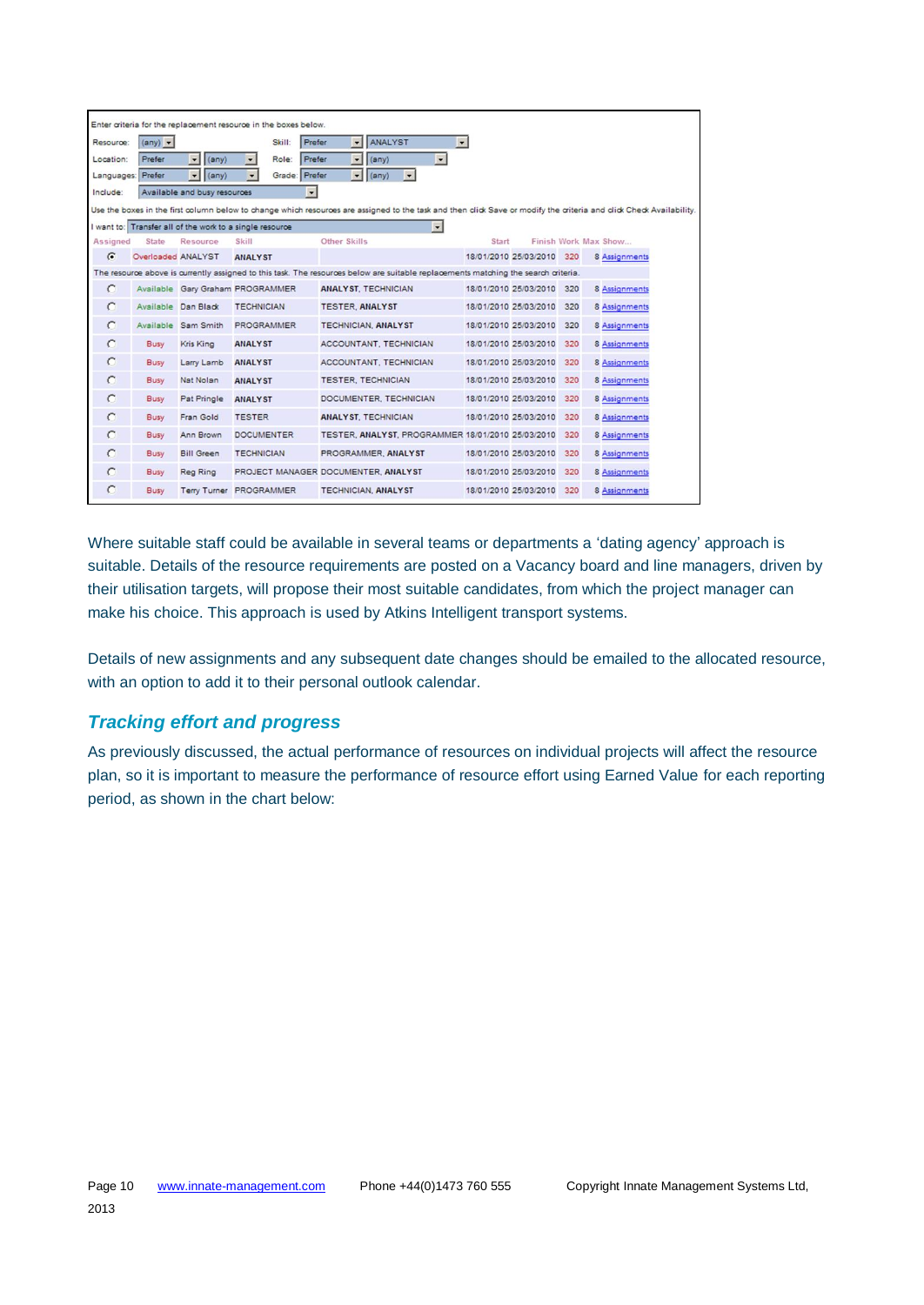

- $\odot$  Establish performance baseline the project budget
- $\odot$  Track actual effort timesheets
- $\odot$  Assess progress value of work done

Cost and schedule variances at month 6 are:

- **O** The schedule variance is budget minus earned value, i.e. 4.5 days negative
- The cost variance is earned value minus actual effort, i.e. 6 days negative

This information must be used to trigger a re-estimate of the performance baseline. Unless there are good reasons for believing that the project will magically recover, corrective action will need to be taken and the outstanding work independently re-estimated.

If no corrective action is taken and the current cost and schedule variances reflect the performance throughout the project, then an overrun of 40 days, 50% of the budget, can be predicted. You can see how poor the Forecast report will be if such poor performance on individual projects is ignored!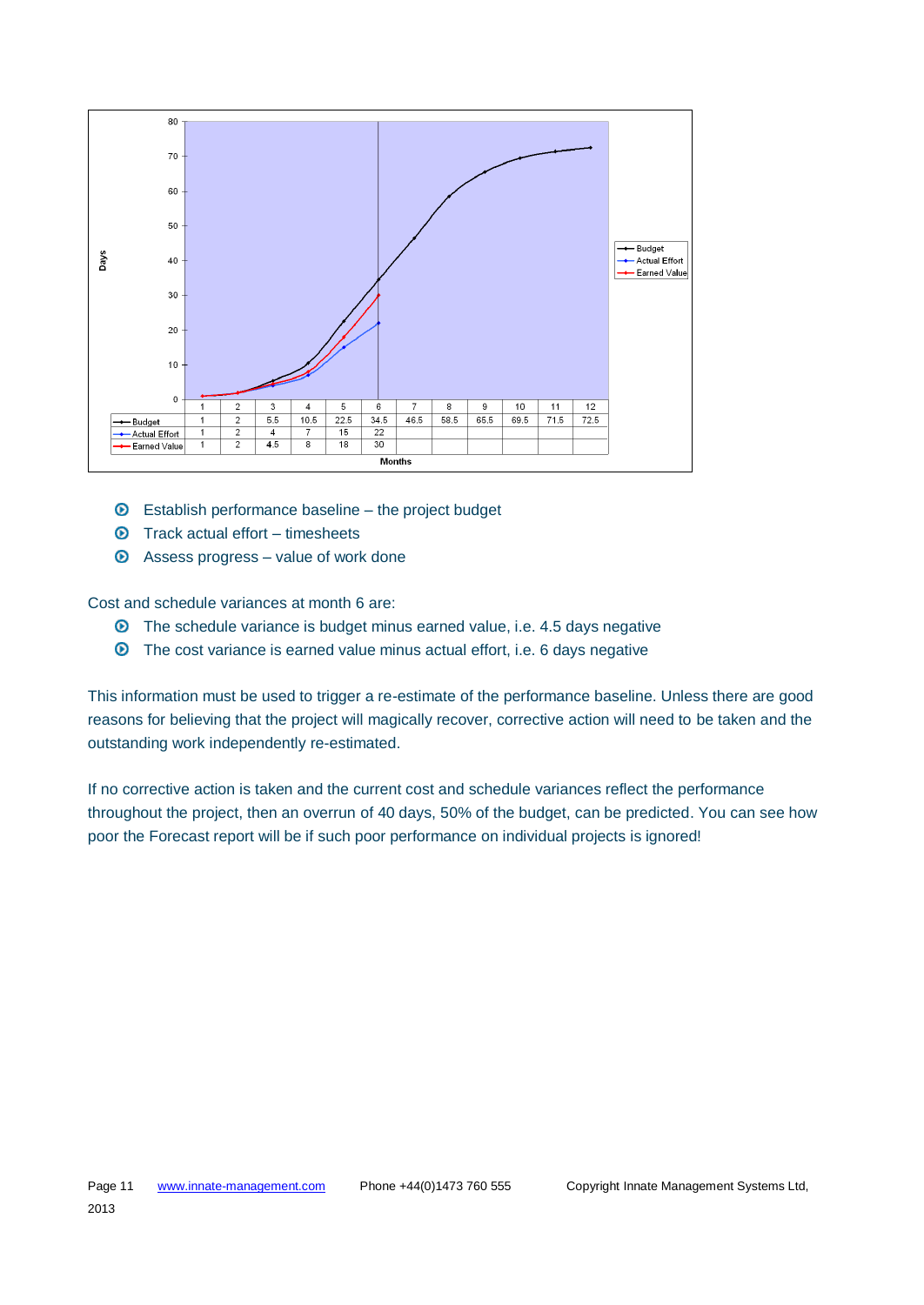

## *4 How well do you score?*

Most professional service organizations have a patchwork of reports, processes and system support in place. Unless a major (and potentially highly disruptive) investment has been made in an ERP or PPM system, a typical profile would be:

- Projects are generally centrally registered, with sufficient financial parameters defined.
- Multiple spreadsheets are in widespread use for resource planning and these are often department or regionally based, making it difficult to consolidate for forecast reporting that is current, consistent and complete.
- The resource allocation process is often poorly defined, with inconsistent procedures & communication
- $\odot$  Roles and responsibilities can be inconsistent in large organizations
- Whilst the tracking of effort on individual projects is often done, measuring the progress achieved is much less common.

#### **So how can the gap be bridged?**

Evolutionary change is much less disruptive than more radical system changes, so minimise the risk, costs and disruption by building on what's in place. In order to produce information that is pertinent, credible and current:

- <sup>O</sup> Review business processes, as previously discussed
- $\odot$  Appropriate software tools

When reviewing software tools, we recommend:

- Spreadsheet style resource planning interface for user acceptance
- Configure screens and navigation to reflect your process steps
- Resource management software that integrates effectively with corporate systems